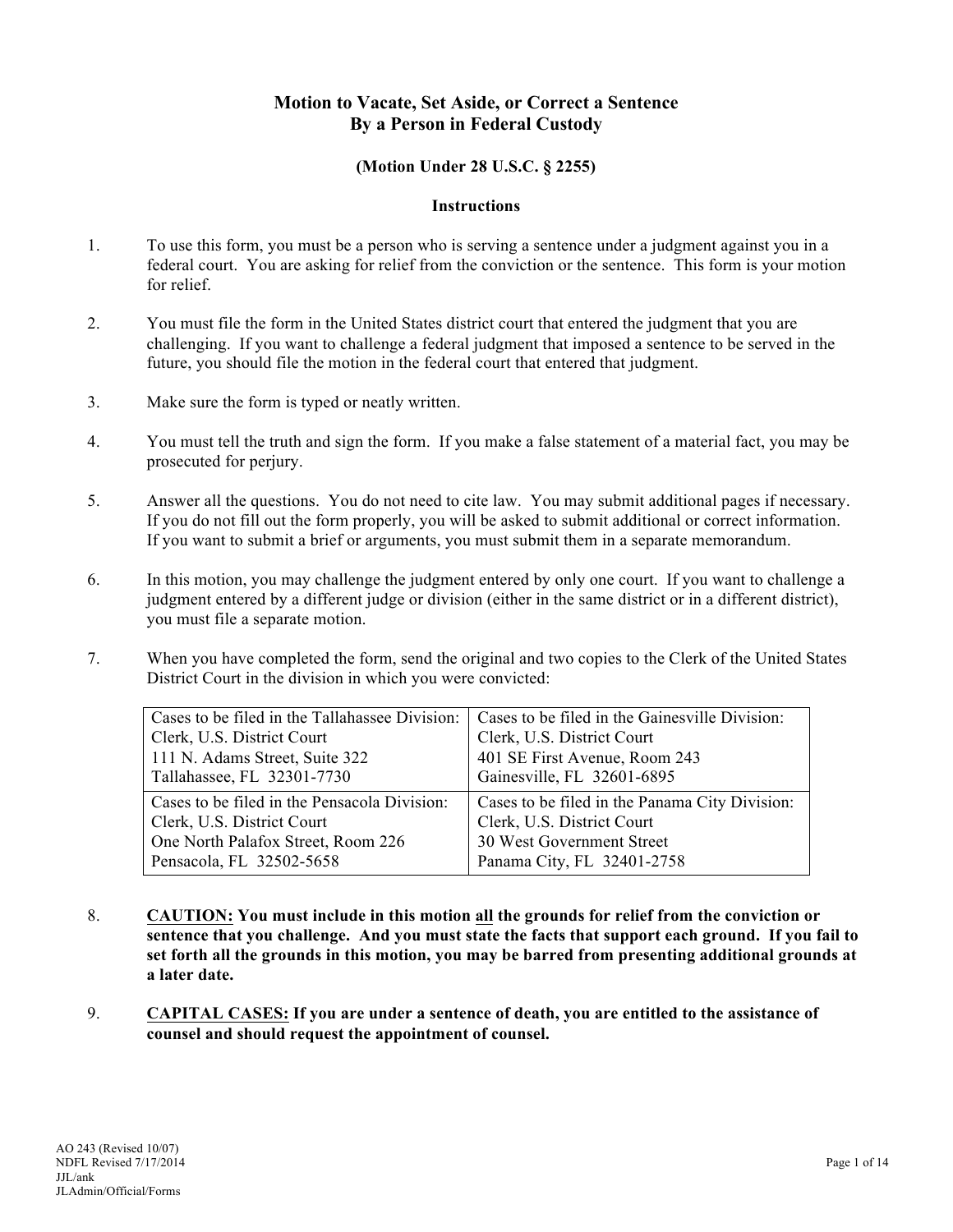# MOTION UNDER 28 U.S.C. § 2255 TO VACATE, SET ASIDE, OR CORRECT

## SENTENCE BY A PERSON IN FEDERAL CUSTODY

|                                        | <b>United States District Court</b>                                                                                                                                          | District      |               |                                             |                                  |
|----------------------------------------|------------------------------------------------------------------------------------------------------------------------------------------------------------------------------|---------------|---------------|---------------------------------------------|----------------------------------|
| Name (under which you were convicted): |                                                                                                                                                                              |               |               |                                             | Docket or Case No.:              |
| Place of Confinement:                  |                                                                                                                                                                              |               | Prisoner No.: |                                             |                                  |
| UNITED STATES OF AMERICA               |                                                                                                                                                                              | V.            |               | Movant (include name under which convicted) |                                  |
|                                        |                                                                                                                                                                              | <b>MOTION</b> |               |                                             |                                  |
| 1.                                     | (a) Name and location of court which entered the judgment of conviction you are challenging:                                                                                 |               |               |                                             |                                  |
|                                        | (b) Criminal docket or case number (if you know): _______________________________                                                                                            |               |               |                                             |                                  |
| 2.                                     | (a) Date of the judgment of conviction (if you know): ___________________________                                                                                            |               |               |                                             |                                  |
| 3.                                     | Length of sentence:                                                                                                                                                          |               |               |                                             |                                  |
| 4.                                     | Nature of crime (all counts):                                                                                                                                                |               |               |                                             |                                  |
|                                        |                                                                                                                                                                              |               |               |                                             |                                  |
| 5.                                     | (a) What was your plea? (Check one)<br>(1) Not guilty                                                                                                                        | (2) Guilty    |               |                                             | (3) Nolo contendere (no contest) |
|                                        | (b) If you entered a guilty plea to one count or indictment, and a not guilty plea to another count or<br>what did you plead guilty to and what did you plead not guilty to? |               |               |                                             |                                  |
|                                        |                                                                                                                                                                              |               |               |                                             |                                  |
| 6.                                     | If you went to trial, what kind of trial did you have? (Check one)                                                                                                           |               |               | Jury                                        | Judge only                       |
|                                        | AO 243 (Revised 10/07)<br>NDFL Revised 7/17/2014                                                                                                                             |               |               |                                             | Page 2 of 14                     |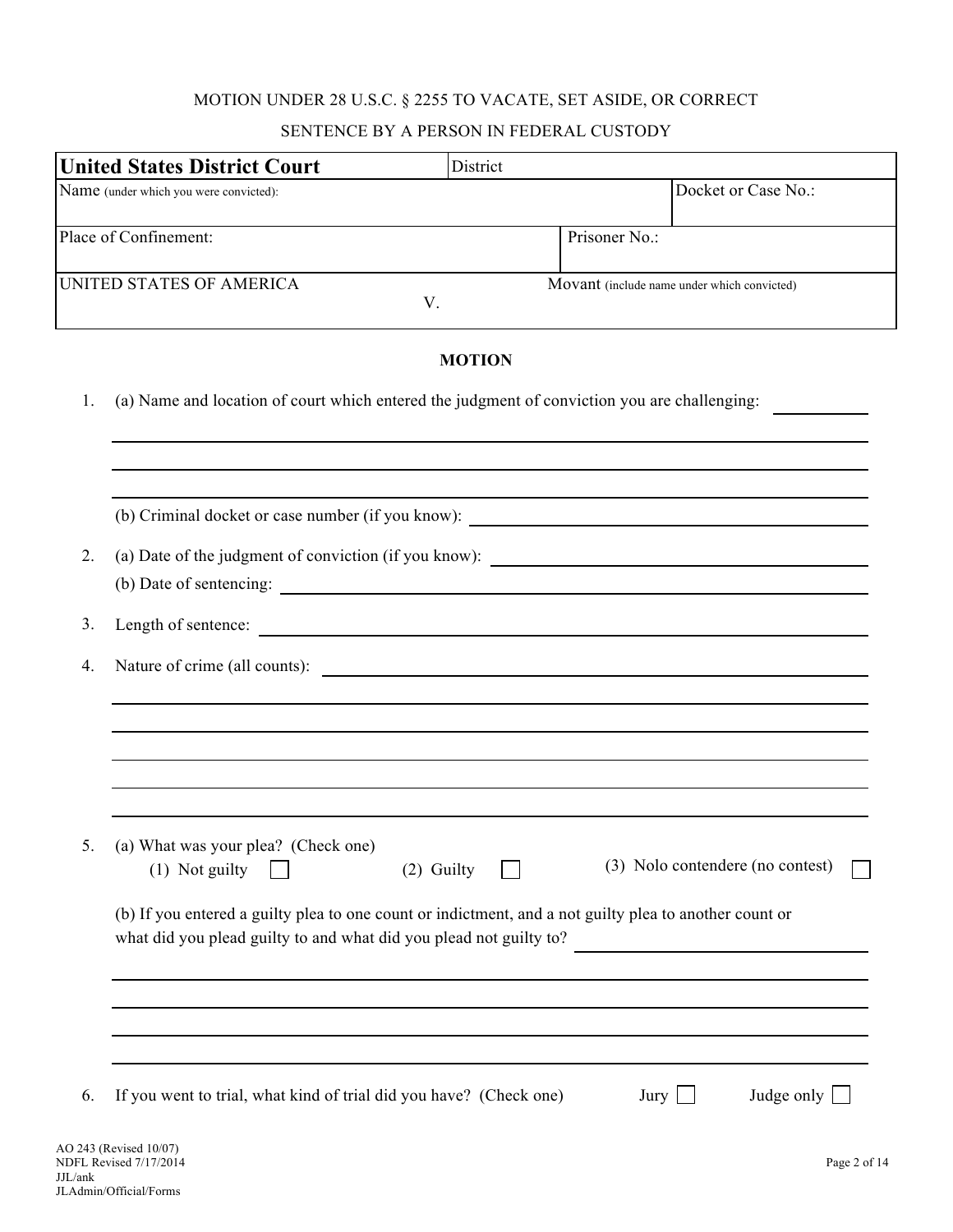| 7.  | Did you testify at a pretrial hearing, trial, or post-trial hearing?<br>Yes<br>N <sub>0</sub>                                                                                |
|-----|------------------------------------------------------------------------------------------------------------------------------------------------------------------------------|
| 8.  | Did you appeal from the judgment of conviction?<br>Yes<br>$\mathcal{L}$<br>No                                                                                                |
| 9.  | If you did appeal, answer the following:                                                                                                                                     |
|     | (a) Name of court:<br><u> 1989 - Andrea Station Barbara, amerikan personal di sebagai personal di sebagai personal di sebagai personal </u>                                  |
|     | (b) Docket or case number (if you know):                                                                                                                                     |
|     | <u> Alexandria de la contrada de la contrada de la contrada de la contrada de la contrada de la contrada de la c</u><br>$(c)$ Result:                                        |
|     | (d) Date of result (if you know):                                                                                                                                            |
|     | (e) Citation to the case (if you know):                                                                                                                                      |
|     | (f) Grounds raised:                                                                                                                                                          |
|     |                                                                                                                                                                              |
|     |                                                                                                                                                                              |
|     |                                                                                                                                                                              |
|     |                                                                                                                                                                              |
|     |                                                                                                                                                                              |
|     |                                                                                                                                                                              |
|     | (g) Did you file a petition for certiorari in the United States Supreme Court?<br>Yes<br>No <sub>1</sub>                                                                     |
|     | If "Yes," answer the following:                                                                                                                                              |
|     | (1) Docket or case number (if you know):                                                                                                                                     |
|     | $(2)$ Result:                                                                                                                                                                |
|     | (3) Date of result (if you know):<br><u> 1989 - Johann Barn, fransk politik formuler (d. 1989)</u>                                                                           |
|     |                                                                                                                                                                              |
|     | $(5)$ Grounds raised:                                                                                                                                                        |
|     |                                                                                                                                                                              |
|     |                                                                                                                                                                              |
|     |                                                                                                                                                                              |
|     |                                                                                                                                                                              |
|     |                                                                                                                                                                              |
|     |                                                                                                                                                                              |
| 10. | Other than the direct appeals listed above, have you previously filed any other motions, petitions, or<br>applications, concerning this judgment of conviction in any court? |
|     |                                                                                                                                                                              |
|     | No<br>Yes                                                                                                                                                                    |
| 11. | If your answer to Question 10 was "Yes," give the following information:                                                                                                     |
|     | (a) $(1)$ Name of court:                                                                                                                                                     |
|     |                                                                                                                                                                              |
|     | (2) Docket or case number (if you know):                                                                                                                                     |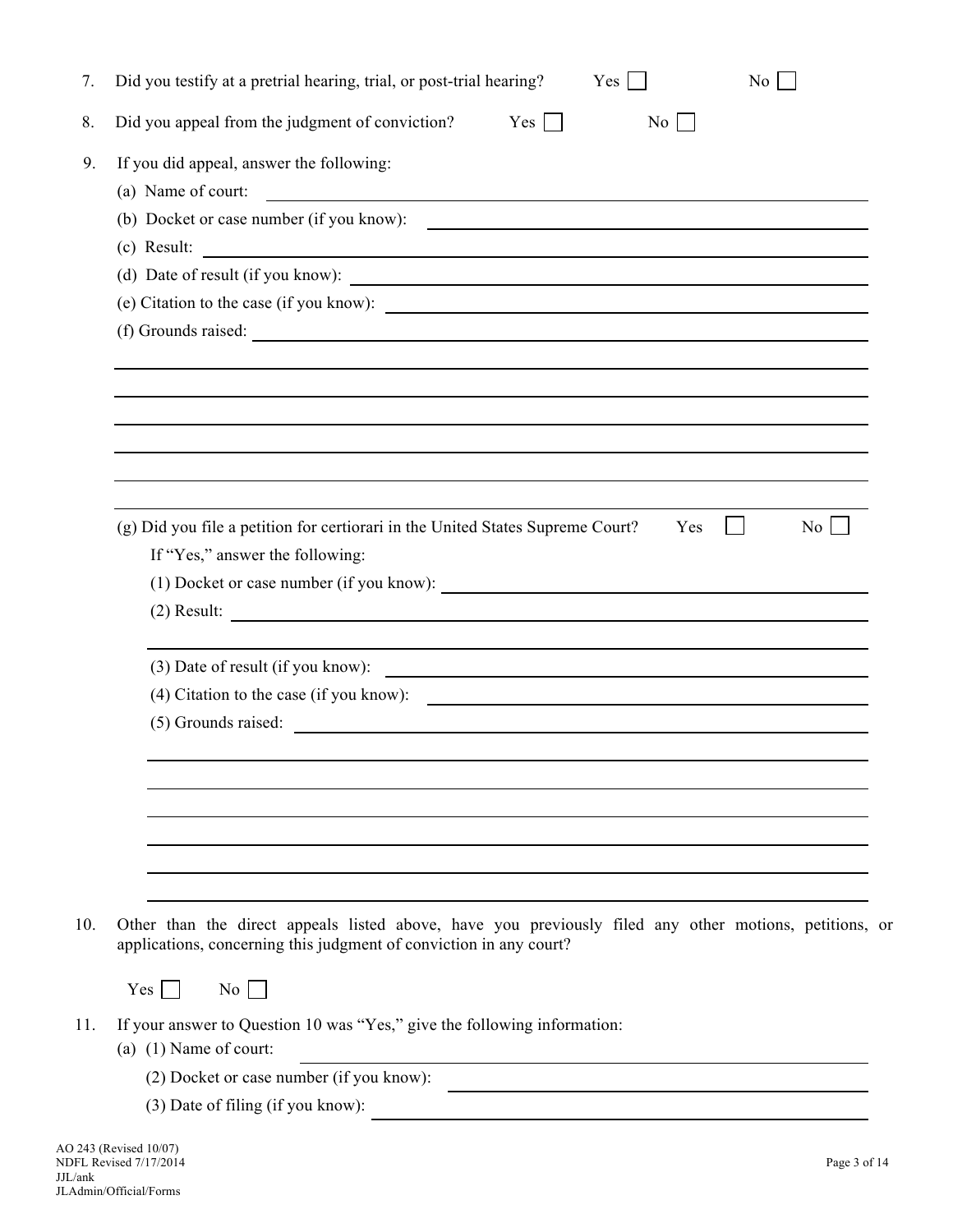|     | (4) Nature of the proceeding:                                                                                                     |
|-----|-----------------------------------------------------------------------------------------------------------------------------------|
|     | (5) Grounds raised:                                                                                                               |
|     |                                                                                                                                   |
|     |                                                                                                                                   |
|     |                                                                                                                                   |
|     |                                                                                                                                   |
|     |                                                                                                                                   |
|     |                                                                                                                                   |
|     |                                                                                                                                   |
|     | (6) Did you receive a hearing where evidence was given on your motion, petition, or application?<br>Yes<br>No <sub>1</sub>        |
|     | (7) Result:                                                                                                                       |
|     | (8) Date of result (if you know):                                                                                                 |
|     | (b) If you filed any second motion, petition, or application, give the same information:                                          |
|     | (1) Name of court:                                                                                                                |
|     | (2) Docket of case number (if you know):                                                                                          |
|     | (3) Date of filing (if you know):                                                                                                 |
|     | (4) Nature of the proceeding:                                                                                                     |
|     | (5) Grounds raised:                                                                                                               |
|     |                                                                                                                                   |
|     |                                                                                                                                   |
|     |                                                                                                                                   |
|     |                                                                                                                                   |
|     |                                                                                                                                   |
|     |                                                                                                                                   |
|     |                                                                                                                                   |
|     | (6) Did you receive a hearing where evidence was given on your motion, petition, or application?                                  |
|     | No<br>Yes                                                                                                                         |
|     | (7) Result:                                                                                                                       |
|     | (8) Date of result (if you know):                                                                                                 |
| (c) | Did you appeal to a federal appellate court having jurisdiction over the action taken on your motion,<br>petition, or application |
|     | (1) First petition:<br>Yes<br>No.<br>(2) Second petition:<br>No<br>Yes                                                            |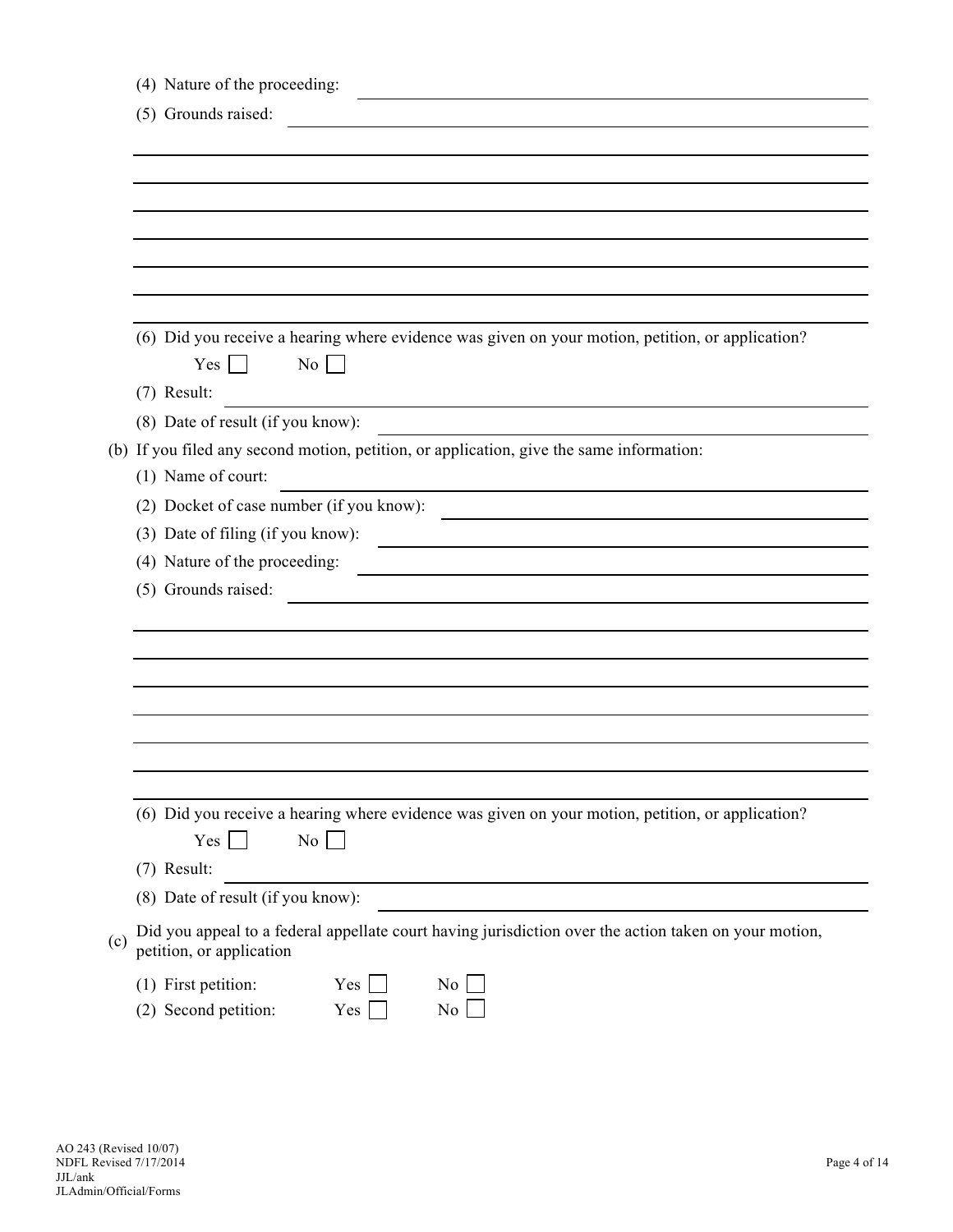- (d) If you did not appeal from the action on any motion, petition, or application, explain briefly why you did not:
- 12. For this motion, state every ground on which you claim that you are being held in violation of the Constitution, laws, or treaties of the United States. Attach additional pages if you have more than four grounds. State the facts supporting each ground.

## **GROUND ONE:**

| (a) Supporting facts (Do not argue or cite law. Just state the specific facts that support your claim.): |
|----------------------------------------------------------------------------------------------------------|
|                                                                                                          |
|                                                                                                          |
|                                                                                                          |
|                                                                                                          |
|                                                                                                          |
|                                                                                                          |
|                                                                                                          |
|                                                                                                          |
|                                                                                                          |
|                                                                                                          |
|                                                                                                          |
|                                                                                                          |
| (b) Direct Appeal of Ground One:                                                                         |
| (1) If you appealed from the judgment of conviction, did you raise this issue?                           |
| Yes  <br>$\rm{No}$                                                                                       |
|                                                                                                          |
| (2) If you did not raise this issue in your direct appeal, explain why:                                  |
|                                                                                                          |
|                                                                                                          |
| (c) Post-Conviction Proceedings:                                                                         |
| (1) Did you raise this issue in any post-conviction motion, petition, or application?                    |
| Yes<br>No                                                                                                |
| (2) If you answer to Question $(c)(1)$ is "Yes," state:                                                  |
| Type of motion or petition:                                                                              |
| Name and location of the court where the motion or petition was filed:                                   |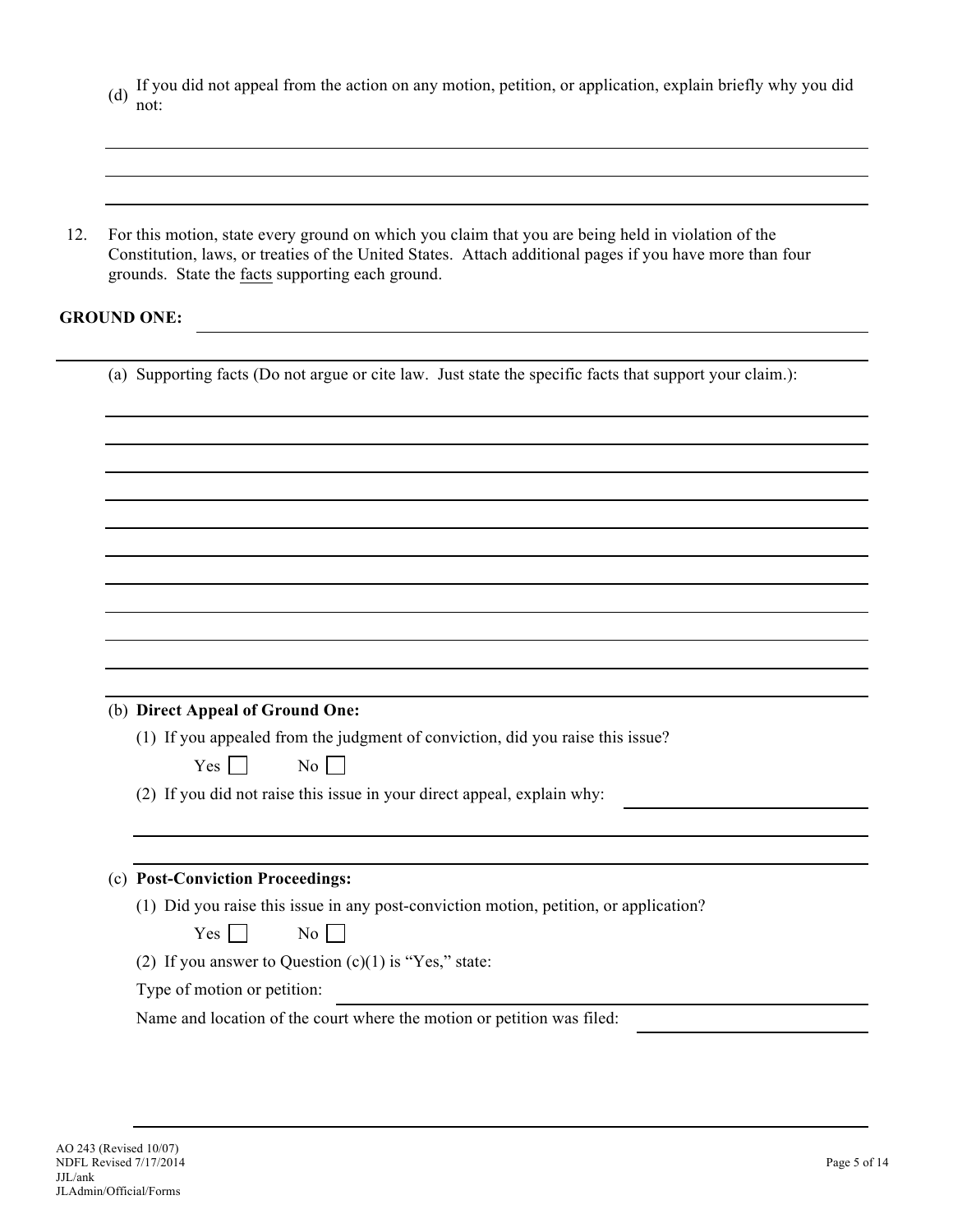Docket or case number (if you know):

Date of the court's decision:

Result (attach a copy of the court's opinion or order, if available):

(3) Did you receive a hearing on your motion, petition, or application?

 $Yes \Box \qquad No \Box$ 

(4) Did you appeal from the denial of your motion, petition, or application?

 $Yes \nightharpoonup No \nightharpoonup$ 

(5) If your answer to Question (c)(4) is "Yes," did you raise the issue in the appeal?

 $Yes \Box$  No  $\Box$ 

(6) If your answer to Question  $(c)(4)$  is "Yes," state:

Name and location of the court where the appeal was filed:

Docket or case number (if you know):

Date of the court's decision:

Result (attach a copy of the court's opinion or order, if available):

(7) If your answer to Question  $(c)(4)$  or Question  $(c)(5)$  is "No," explain why you did not appeal or raise this issue:

## **GROUND TWO:**

(a) Supporting facts (Do not argue or cite law. Just state the specific facts that support your claim.):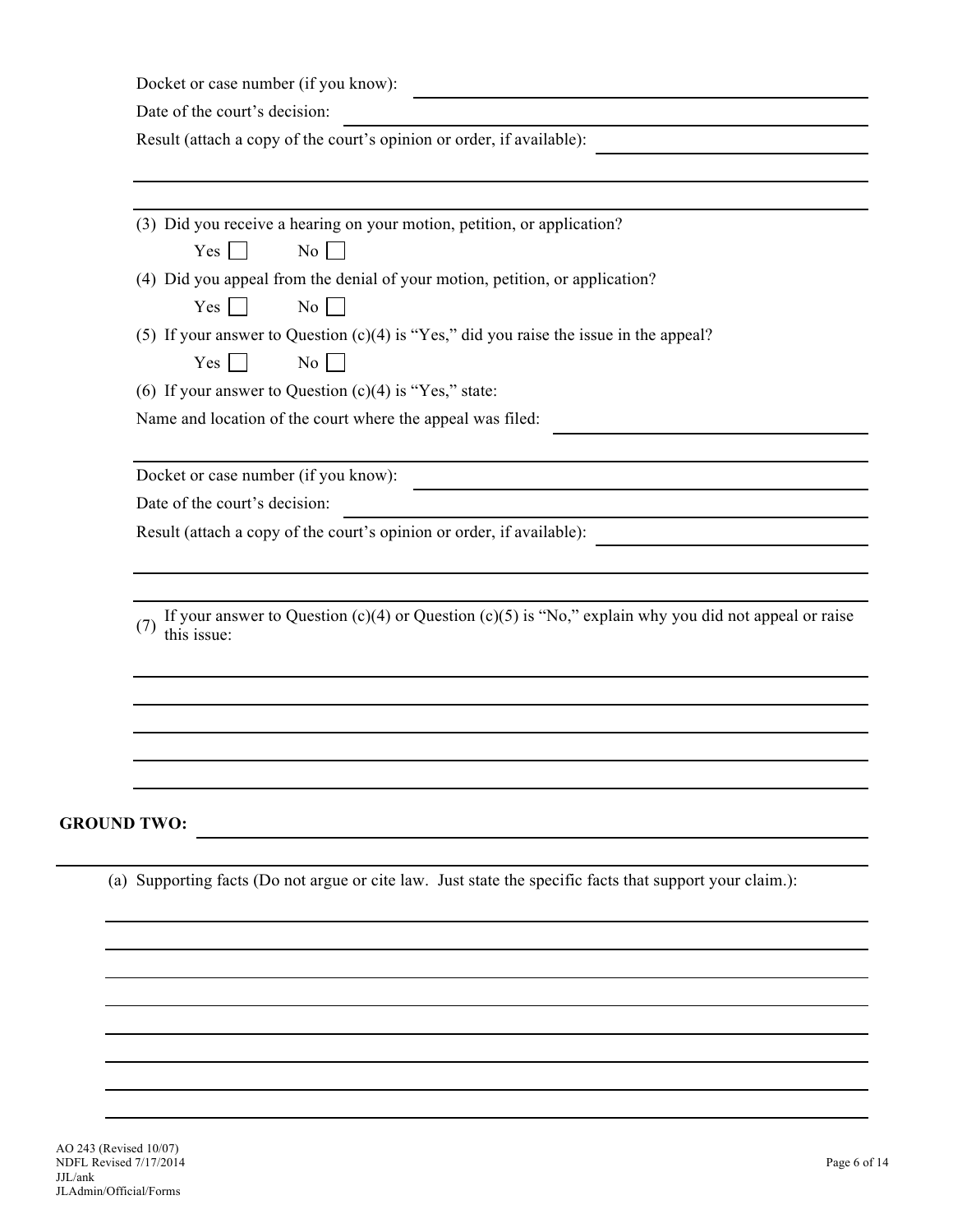### (b) **Direct Appeal of Ground Two:**

|  | (1) If you appealed from the judgment of conviction, did you raise this issue? |  |
|--|--------------------------------------------------------------------------------|--|
|  |                                                                                |  |

| Ÿ<br>′ es |  | Nο |
|-----------|--|----|
|-----------|--|----|

(2) If you did not raise this issue in your direct appeal, explain why:

#### (c) **Post-Conviction Proceedings:**

- (1) Did you raise this issue in any post-conviction motion, petition, or application?
	- $Yes \n\Box$  No  $\Box$
- (2) If you answer to Question  $(c)(1)$  is "Yes," state:

Type of motion or petition:

Name and location of the court where the motion or petition was filed:

Docket or case number (if you know):

Date of the court's decision:

Result (attach a copy of the court's opinion or order, if available):

(3) Did you receive a hearing on your motion, petition, or application?

 $Yes \Box$  No  $\Box$ 

(4) Did you appeal from the denial of your motion, petition, or application?

| es | Nο |
|----|----|
|----|----|

(5) If your answer to Question (c)(4) is "Yes," did you raise the issue in the appeal?

 $Yes \Box \qquad No \Box$ 

(6) If your answer to Question  $(c)(4)$  is "Yes," state:

Name and location of the court where the appeal was filed:

Docket or case number (if you know):

Date of the court's decision:

Result (attach a copy of the court's opinion or order, if available):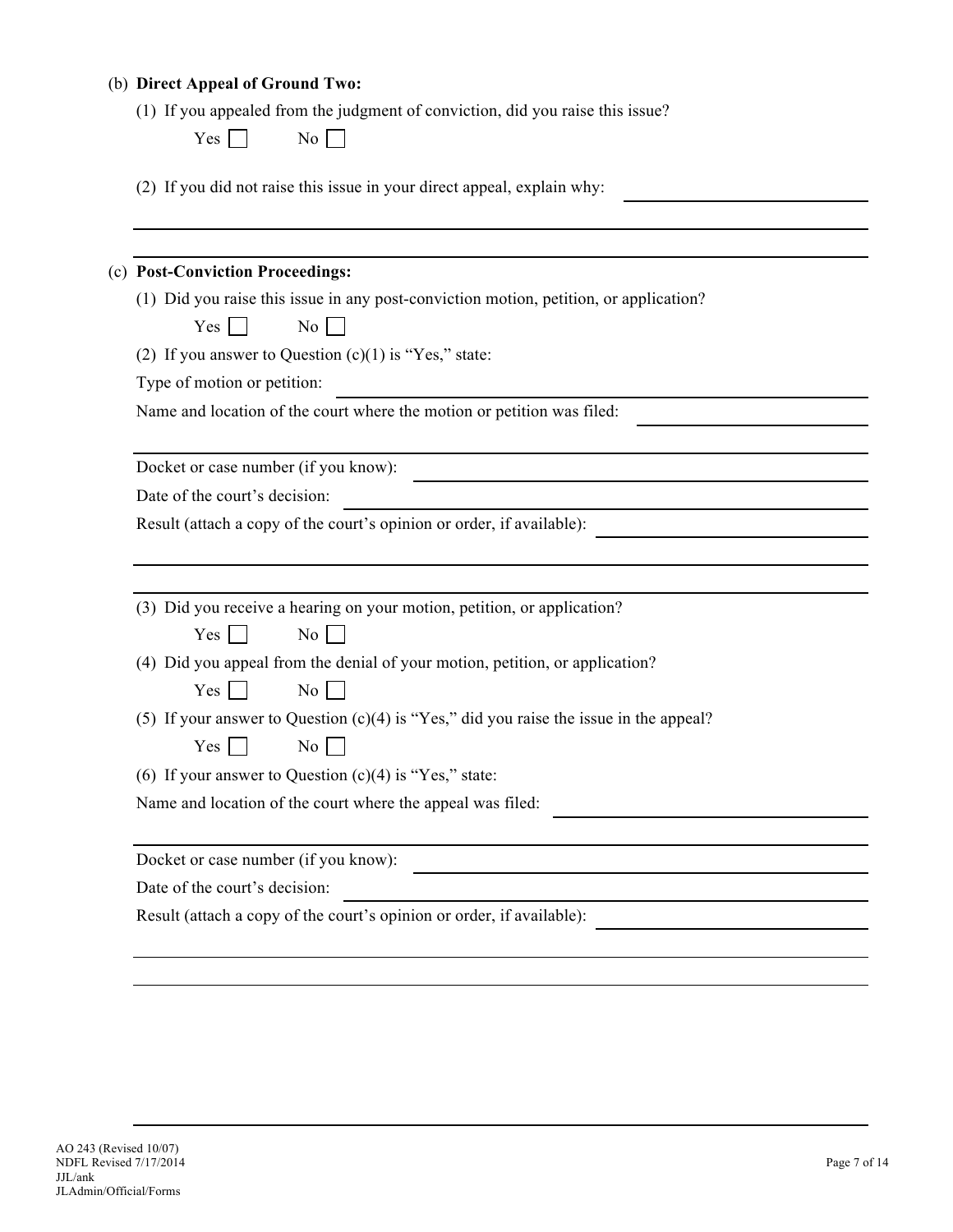| If your answer to Question $(c)(4)$ or Question $(c)(5)$ is "No," explain why you did not appeal or raise<br>(7)<br>this issue: |
|---------------------------------------------------------------------------------------------------------------------------------|
|                                                                                                                                 |
|                                                                                                                                 |
|                                                                                                                                 |
|                                                                                                                                 |
|                                                                                                                                 |
| <b>GROUND THREE:</b>                                                                                                            |
| (a) Supporting facts (Do not argue or cite law. Just state the specific facts that support your claim.):                        |
|                                                                                                                                 |
|                                                                                                                                 |
|                                                                                                                                 |
|                                                                                                                                 |
|                                                                                                                                 |
|                                                                                                                                 |
|                                                                                                                                 |
|                                                                                                                                 |
|                                                                                                                                 |
|                                                                                                                                 |
| (b) Direct Appeal of Ground Three:                                                                                              |
| (1) If you appealed from the judgment of conviction, did you raise this issue?                                                  |
| Yes<br>$\mathrm{No}$    <br>$\blacksquare$                                                                                      |
| (2) If you did not raise this issue in your direct appeal, explain why:                                                         |
|                                                                                                                                 |
| (c) Post-Conviction Proceedings:                                                                                                |
| (1) Did you raise this issue in any post-conviction motion, petition, or application?<br>$\overline{N_0}$<br>Yes                |
|                                                                                                                                 |
| (2) If you answer to Question $(c)(1)$ is "Yes," state:<br>Type of motion or petition:                                          |
| Name and location of the court where the motion or petition was filed:                                                          |
| Docket or case number (if you know):                                                                                            |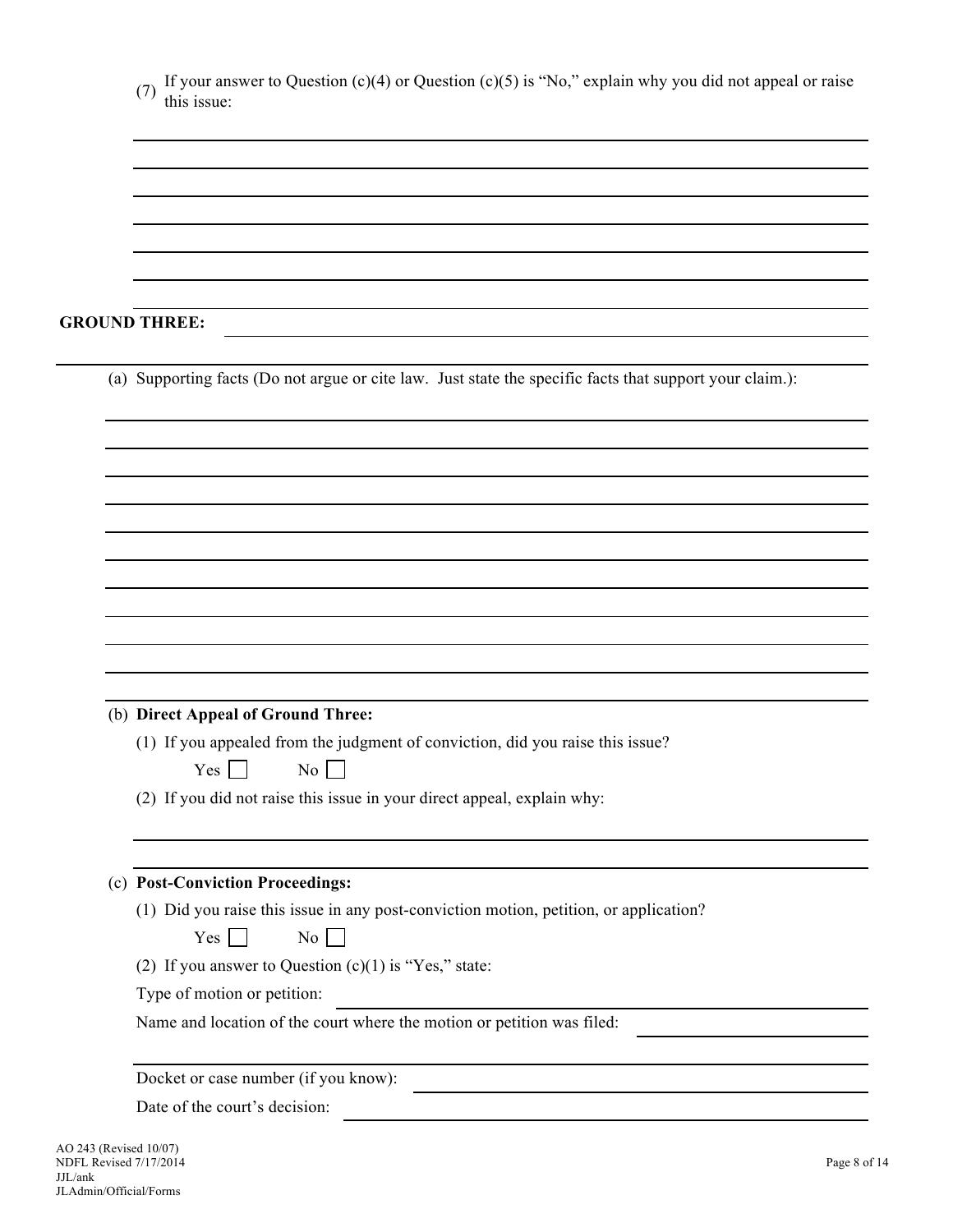| Result (attach a copy of the court's opinion or order, if available): |  |  |  |  |  |
|-----------------------------------------------------------------------|--|--|--|--|--|
|                                                                       |  |  |  |  |  |

| (3) Did you receive a hearing on your motion, petition, or application?                                  |
|----------------------------------------------------------------------------------------------------------|
| Yes<br>No                                                                                                |
| (4) Did you appeal from the denial of your motion, petition, or application?                             |
| No.<br>Yes                                                                                               |
| (5) If your answer to Question $(c)(4)$ is "Yes," did you raise the issue in the appeal?                 |
| Yes<br>No <sub>1</sub>                                                                                   |
| (6) If your answer to Question $(c)(4)$ is "Yes," state:                                                 |
| Name and location of the court where the appeal was filed:                                               |
|                                                                                                          |
| Docket or case number (if you know):                                                                     |
| Date of the court's decision:                                                                            |
| Result (attach a copy of the court's opinion or order, if available):                                    |
|                                                                                                          |
|                                                                                                          |
| (7)<br>this issue:                                                                                       |
|                                                                                                          |
|                                                                                                          |
|                                                                                                          |
|                                                                                                          |
| <b>GROUND FOUR:</b>                                                                                      |
|                                                                                                          |
| (a) Supporting facts (Do not argue or cite law. Just state the specific facts that support your claim.): |
|                                                                                                          |
|                                                                                                          |
|                                                                                                          |
|                                                                                                          |
|                                                                                                          |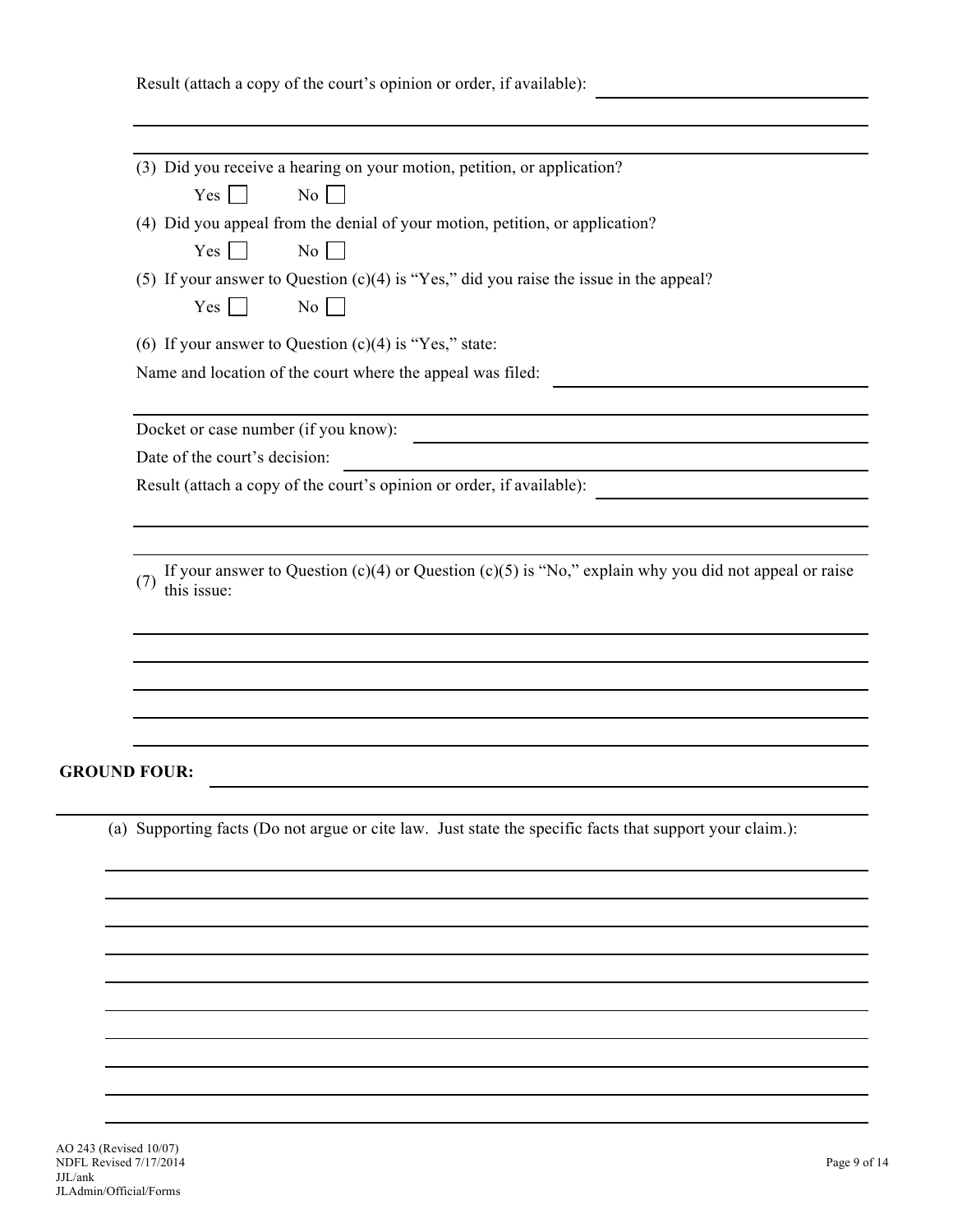#### (b) **Direct Appeal of Ground Four:**

|  |  |  | (1) If you appealed from the judgment of conviction, did you raise this issue? |
|--|--|--|--------------------------------------------------------------------------------|
|  |  |  |                                                                                |

| es | No |
|----|----|
|----|----|

(2) If you did not raise this issue in your direct appeal, explain why:

### (c) **Post-Conviction Proceedings:**

- (1) Did you raise this issue in any post-conviction motion, petition, or application?
	- $Yes \Box$  No  $\Box$

(2) If you answer to Question  $(c)(1)$  is "Yes," state:

Type of motion or petition:

Name and location of the court where the motion or petition was filed:

Docket or case number (if you know):

Date of the court's decision:

Result (attach a copy of the court's opinion or order, if available):

|  |  |  | (3) Did you receive a hearing on your motion, petition, or application? |
|--|--|--|-------------------------------------------------------------------------|
|  |  |  |                                                                         |
|  |  |  |                                                                         |
|  |  |  |                                                                         |

| N۵<br>es<br>۰ |  |
|---------------|--|
|---------------|--|

(4) Did you appeal from the denial of your motion, petition, or application?

 $Yes \Box$  No  $\Box$ 

(5) If your answer to Question (c)(4) is "Yes," did you raise the issue in the appeal?

 $Yes \Box$  No  $\Box$ 

(6) If your answer to Question  $(c)(4)$  is "Yes," state:

Name and location of the court where the appeal was filed:

Docket or case number (if you know):

Date of the court's decision:

Result (attach a copy of the court's opinion or order, if available):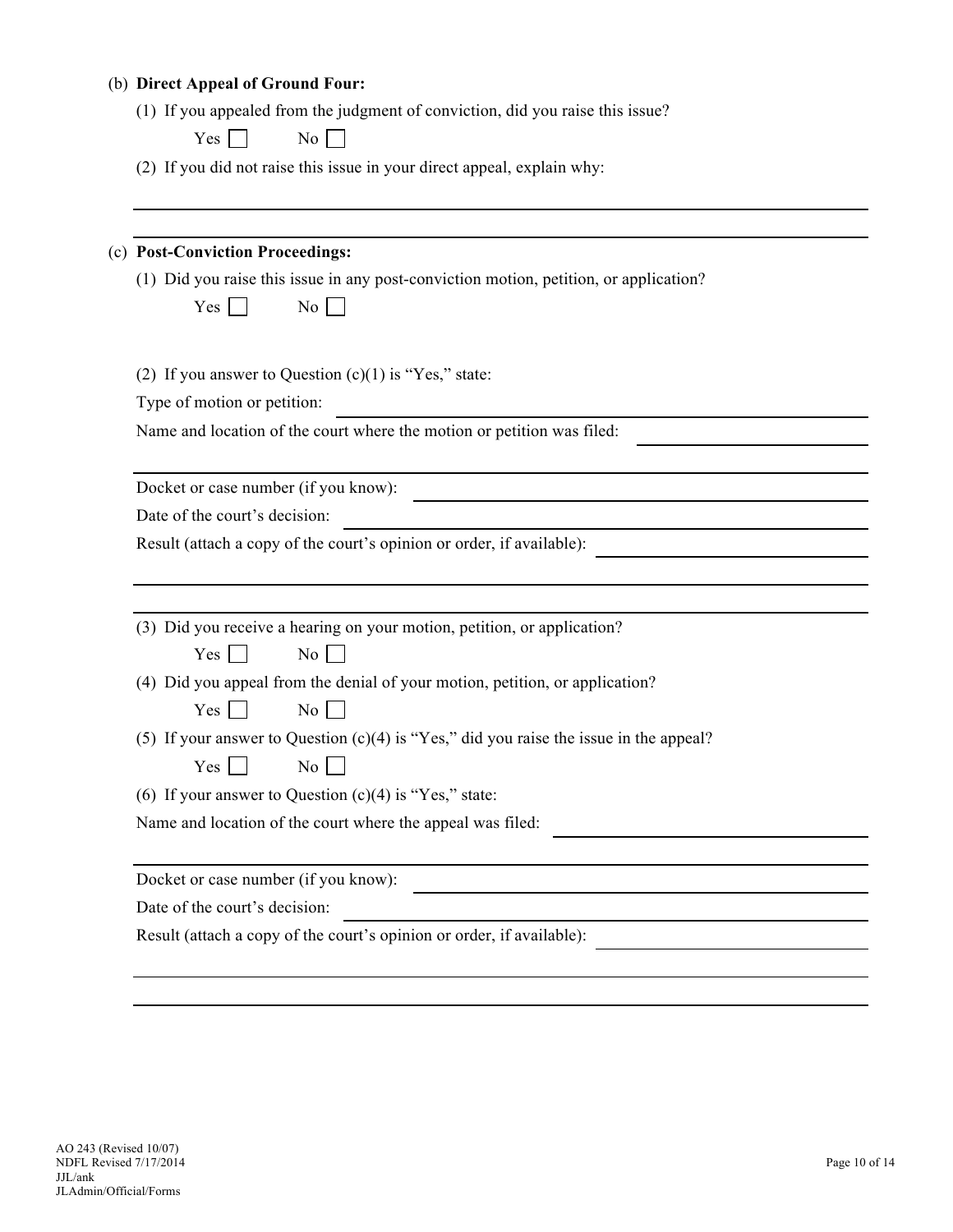| Is there any ground in this motion that you have not previously presented in some federal court? If so, which<br>ground or grounds have not been presented, and state your reasons for not presenting them: |
|-------------------------------------------------------------------------------------------------------------------------------------------------------------------------------------------------------------|
|                                                                                                                                                                                                             |
|                                                                                                                                                                                                             |
|                                                                                                                                                                                                             |
|                                                                                                                                                                                                             |
| Do you have any motion, petition, or appeal now pending (filed and not decided yet) in any court for the<br>judgment you are challenging?<br>$\overline{N_0}$<br>Yes<br>$\Box$<br>issues raised.            |
| If "Yes," state the name and location of the court, the docket or case number, the type of proceeding, and the                                                                                              |
|                                                                                                                                                                                                             |
| Give the name and address, if known, of each attorney who represented you in the following stages of the<br>judgment you are challenging:                                                                   |
| (a) At the preliminary hearing:<br><u> 1989 - John Stein, mars and de Brazilian (b. 19</u>                                                                                                                  |
| (b) At the arraignment and plea:                                                                                                                                                                            |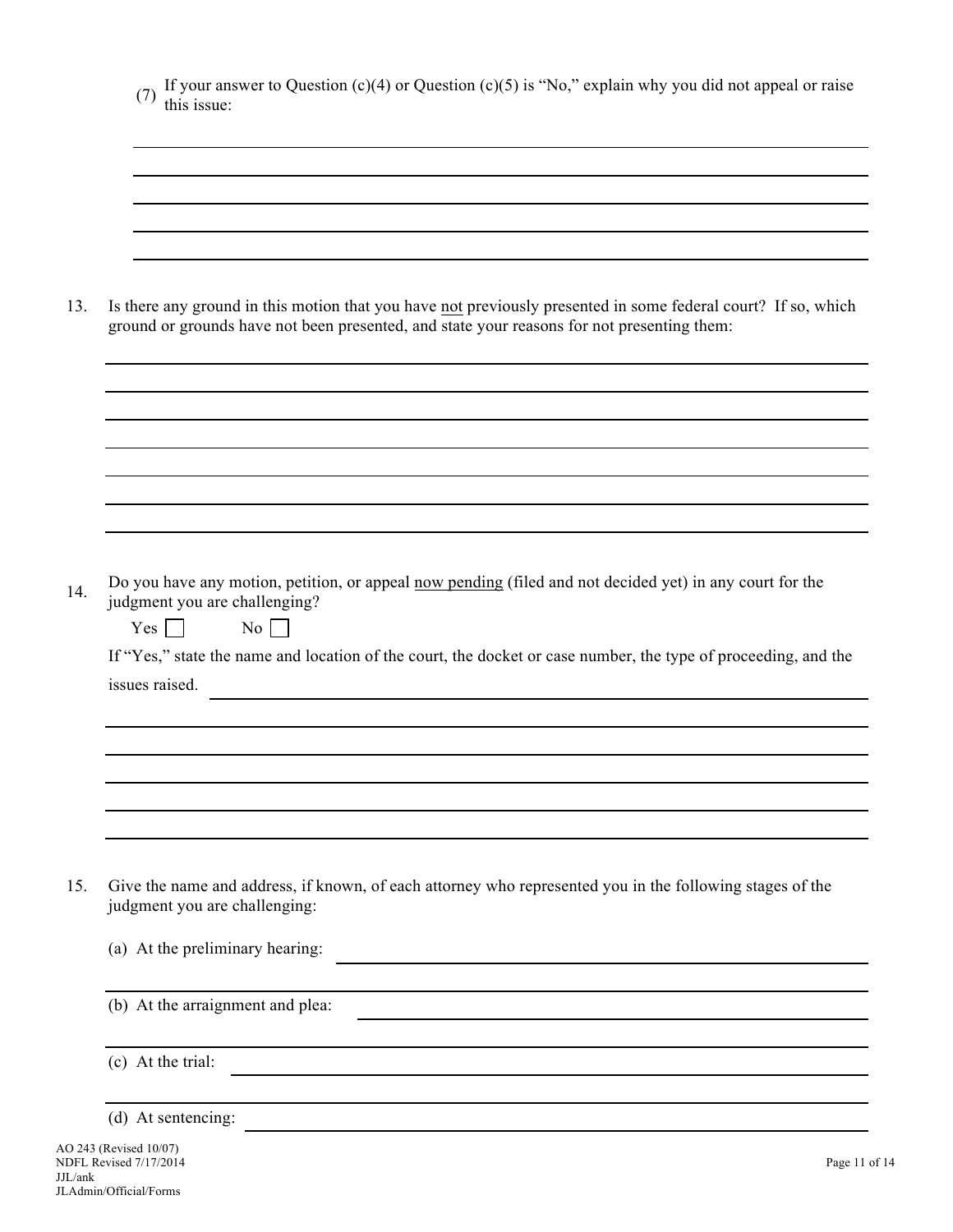| (f) In any post-conviction proceeding:                                                                                                                          |
|-----------------------------------------------------------------------------------------------------------------------------------------------------------------|
| (g) On appeal from any ruling against you in a post-conviction proceeding:                                                                                      |
| Were you sentenced on more than one court of an indictment, or on more than one indictment, in the same                                                         |
| court and at the same time?<br>$Yes \mid$<br>No<br>$\mathcal{L}$                                                                                                |
| Do you have any future sentence to serve after you complete the sentence for the judgment that you are<br>$Yes \mid \cdot$<br>$\mathrm{No}$    <br>challenging? |
| (a) If so, give name and location of court that imposed the other sentence you will serve in the future:                                                        |
| (b) Give the date the other sentence was imposed:                                                                                                               |
| (c) Give the length of the other sentence:                                                                                                                      |
| (d) Have you filed, or do you plan to file, any motion, petition, or application that challenges the judgment or                                                |
| sentence to be served in the future?<br>Yes  <br>No                                                                                                             |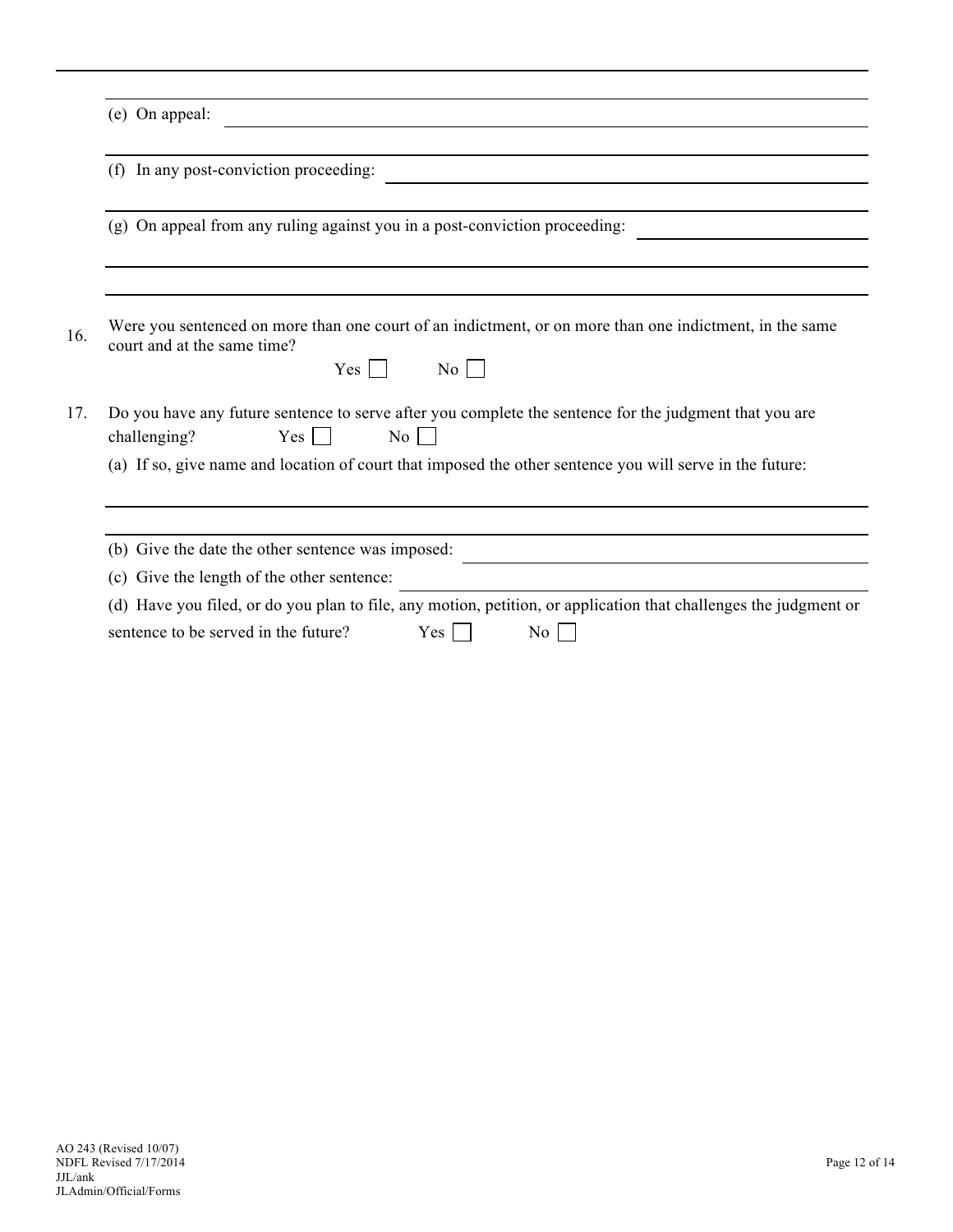18. TIMELINESS OF MOTION: If your judgment of conviction became final over one year ago, you must explain why the one-year statute of limitations as contained in 28 U.S.C. § 2255 does not bar your motion.\*



\* The Antiterrorism and Effective Death Penalty Act of 1996 ("AEDPA") as contained in 28 U.S.C. § 2255, paragraph 6, provides in part that:

A one-year period of limitation shall apply to a motion under this section. The limitation period shall run from the latest of –

<sup>(1)</sup> the date on which the judgment of conviction became final;

<sup>(2)</sup> the date on which the impediment to making a motion created by governmental action in violation of the Constitution or laws of the United States is removed, if the movant was prevented from making such a motion by such governmental action;

<sup>(3)</sup> the date on which the right asserted was initially recognized by the Supreme Court, if that right has been newly recognized by the Supreme Court and made retroactively applicable to cases on collateral review; or

<sup>(4)</sup> the date on which the facts supporting the claim or claims presented could have been discovered through the exercise of due diligence.